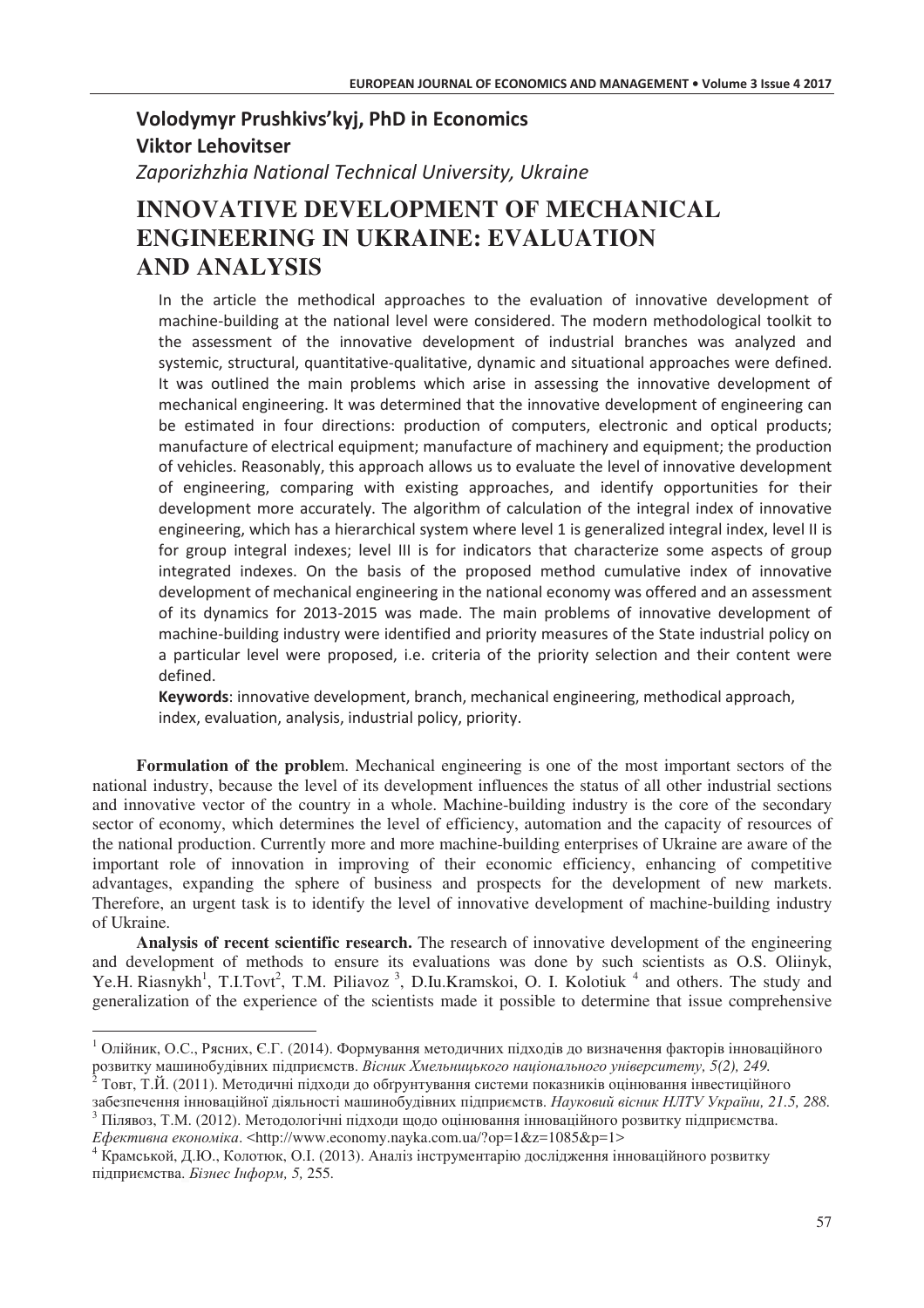assessment requires further research and theoretical studies, because not enough studied remain questions of innovative development of machine-building at the national level in terms of industries.

**The purpose of the article.** The aim of the research is to assess the level of innovative development of Ukrainian machine building industry on the basis of integral-index techniques and discover its features in terms of sub-sectors to the formation of the directions of the State industrial policy of innovative development.

**Explanation of the basic material of the study**. In the Study of scientific works of M.Voinarenko<sup>1</sup> and M.Chorna<sup>2</sup> a range of different methods and algorithms of estimation of system of indicators of the development of various industries or certain types of activities was revealed. The systematization of these approaches allows you to detect and point that scientists often use a systematic, structural, quantitativequalitative, dynamic and situational approaches for the estimation of the development of a branch, the essence of which is represented in Table 1.

In order to make the more comprehensive evaluation of the innovative development of mechanical engineering it is advisable to combine these approaches. The performance of two tasks is one of perspectives of our further research:

1) the determination of the types of activities of the engineering, so-called poles of innovation;

2) the separation of the directions of the innovative activity in machine-building coordination in the context of changing the structure of the industry, the areas of exports and development of innovation activity.

Based on mentioned above we believe that the evaluation of innovative development of the industry must be fulfilled by taking into account the combination of structural, index and situational approaches. For this purpose the four directions of structural analysis must be chosen: 1 – manufacture of computers, electronic and optical products; 2 – production of electrical equipment; 3 – manufacture of machinery and equipment, which are not enlisted to other groups; 4 – the production of motor vehicles, trailers and semitrailers and other vehicles.

Table 1

| Name of the<br>Approach                | <b>Characteristic</b>                                                                                                                                                                                                                                                                                                                                                         |  |  |
|----------------------------------------|-------------------------------------------------------------------------------------------------------------------------------------------------------------------------------------------------------------------------------------------------------------------------------------------------------------------------------------------------------------------------------|--|--|
| Systematic approach                    | The Object of the Study is represented as a system of interrelated elements. It actively<br>interacts with the environment. The indicators, which characterize the separate elements<br>and the system in complex, were chosen for the Study.                                                                                                                                 |  |  |
| Structural approach                    | Object of the Research is the structure of the industry. The indicators were represented<br>in the form of a hierarchy, which has different level. The first level is represented by single<br>indicators. They are grouped in the complex ones at the second level and at the third level<br>they unite in General ones.                                                     |  |  |
| Quantitative-<br>qualitative approach. | The object of Study is the functioning of the industry via the lens of quantitative and<br>qualitative criteria. Qualitative characteristics of the development are represented by using<br>the methods of expert assessments, economic-mathematical modeling and statistics, and<br>quantitative ones are interpreted through economic indicators of results and efficiency. |  |  |
| Dynamic approach                       | Object of the Research is the dynamic development of the industry.<br>The indicators create dynamic sets and their change during a certain period can be analyzed.                                                                                                                                                                                                            |  |  |
| Situational approach                   | The Object of Study is the status, scope and perspectives of the industry. Indicators<br>of the development are selected depending on the goals and tasks of assessment and<br>prospects of the industry.                                                                                                                                                                     |  |  |

#### **Classification of approaches to the analysis of the development of the industry**

*Source: It is compiled by the author.* 

Based on the mentioned above we believe that the evaluation of innovative development of the industry it is more reasonable to take into account the combination of structural, index and situational

<sup>&</sup>lt;sup>1</sup> Войнаренко, М.П., Зінченко, С.Г., Злепко, С.М., Тарута, О.О. (2011). *Інноваційні стратегії управління* niдприємством за умов глобалізації. Хмельницький: ХНУ.

 $^2$  Чорна, М.В., Глухова, С.В. (2012). *Оцінка ефективності інноваційної діяльності підприємств.* Харків : ХДУХТ.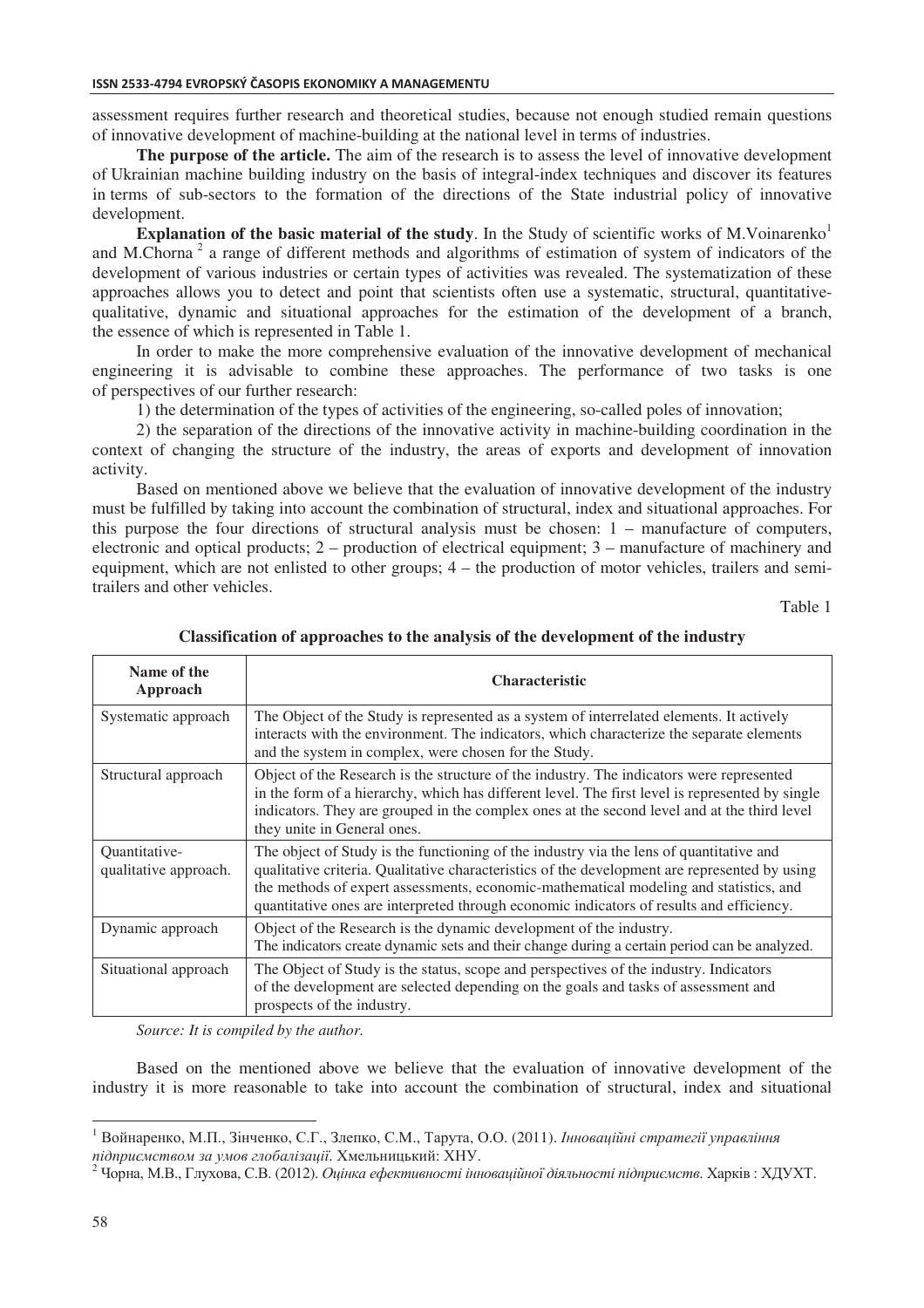approaches. Four directions of structural analysis were determined for this purpose: 1. manufacture of computers, electronic and optical products; 2. production of electrical equipment; 3. manufacture of machinery and equipment are not in-listed to other groups; 4. the production of motor vehicles, trailers and semi-trailers and other vehicles.

A challenge is to define a scorecard that will allow conducting a comprehensive analysis of the innovation of engineering according to these four ways in the future. A system of 15 indicators, which characterize the State of the industry on the basis of such criteria as the entrepreneurial activity, the focus of innovative activity, financial activity, introduction of innovative processes, market innovative enterprise "leap" , export orientation of innovation (table 2), was developed for the evaluation of innovative development of machine-building industry in national economy.

Table 2

| The name<br>of the criterion            | The Characteristic of Indicators                                                                                                                                                                                                                                                                                                                                                                                                                                                                                                                                                     |  |  |
|-----------------------------------------|--------------------------------------------------------------------------------------------------------------------------------------------------------------------------------------------------------------------------------------------------------------------------------------------------------------------------------------------------------------------------------------------------------------------------------------------------------------------------------------------------------------------------------------------------------------------------------------|--|--|
| entrepreneurial<br>activity             | - the ratio of quantity of industrial enterprises, which engaged into innovative activity, to<br>the total number of machine-building enterprises                                                                                                                                                                                                                                                                                                                                                                                                                                    |  |  |
| focus of innovative<br>activity         | - the ratio of expenditures on domestic research to total costs of innovative activity;<br>- the ratio of expenditure on external research to the total costs of innovative activity;<br>- the ratio of expenses on the purchase of machinery, equipment and software to the total<br>costs of innovative activity;<br>- the ratio of the cost and other external knowledge to the total costs of innovation activity;<br>- the ratio of expenditure on external research to the total costs of innovative activity;                                                                 |  |  |
| financial activity                      | - the ratio of own costs to the total volume of financing innovative activities;<br>- the ratio of expenditures from the State budget, local budgets and non- budgetary Fund to<br>the total volume of financing innovative activities;<br>- the ratio of the cost of domestic, foreign investors, loans and expenses from other sources,<br>to the total volume of financing innovative activities.                                                                                                                                                                                 |  |  |
| introduction of<br>innovative processes | - the ratio of the number of industrial enterprises that introduced low-waste and resource<br>saving processes to the total number of enterprises that introduced innovative processes;<br>- the ratio of the number of industrial enterprises that introduced innovative products to the<br>total number of enterprises that introduced innovative processes;<br>- the ratio of the number of industrial enterprises, which implemented the innovative types<br>of products, that are new on the market to the total number of enterprises that introduced<br>innovative processes. |  |  |
| market innovative<br>enterprise "leap"  | - the ratio of the volume of sales of innovative products, which was new on the market to<br>a number of industrial enterprises, that have implemented it; thds. hr/unit.<br>- the ratio of the volume of sales of innovative products, that was new only for the<br>enterprises of the industrial enterprises that have implemented it; ths. hr/unit.                                                                                                                                                                                                                               |  |  |
| export orientation of<br>innovation     | - the ratio of the volume of sales of innovative products, realized abroad to a number<br>of industrial enterprises, that have implemented it, ths. hr/unit.                                                                                                                                                                                                                                                                                                                                                                                                                         |  |  |

#### **Indicator system for the evaluation of the innovative development in engineering**

*Source: It is compiled by the author.* 

Comprehensive evaluation of innovative development of machine-building industry into the national economy requires the aggregate use of these indicators. More revealing index method is selected for its realization.

We offer to apply hierarchical system 1 to assess the development: level 1 is generalized as integral index of innovation engineering, level II is for Group integral indexes (the index of computer, electronic and optical products, index of electrical equipment, the index of machinery and equipment, are not known to other groups, the index of vehicles); level III is for indicators that characterize some aspects of group integrated indexes. The calculation of the integral index of innovation in Engineering  $H<sub>E</sub>$ , which is performed by the formula of average geometric group indexes (the index of computer, electronic and optical products  $I_{CE}$ , index of electrical equipment  $I_{EE}$ , the index of machinery and equipment  $I_{ME}$ , are not known to other groups, index of vehicles  $I_V$ ) becomes successful in the selected approach. The algorithm of calculation of integral of the indicator is to perform the three steps that are presented in Fig. 1.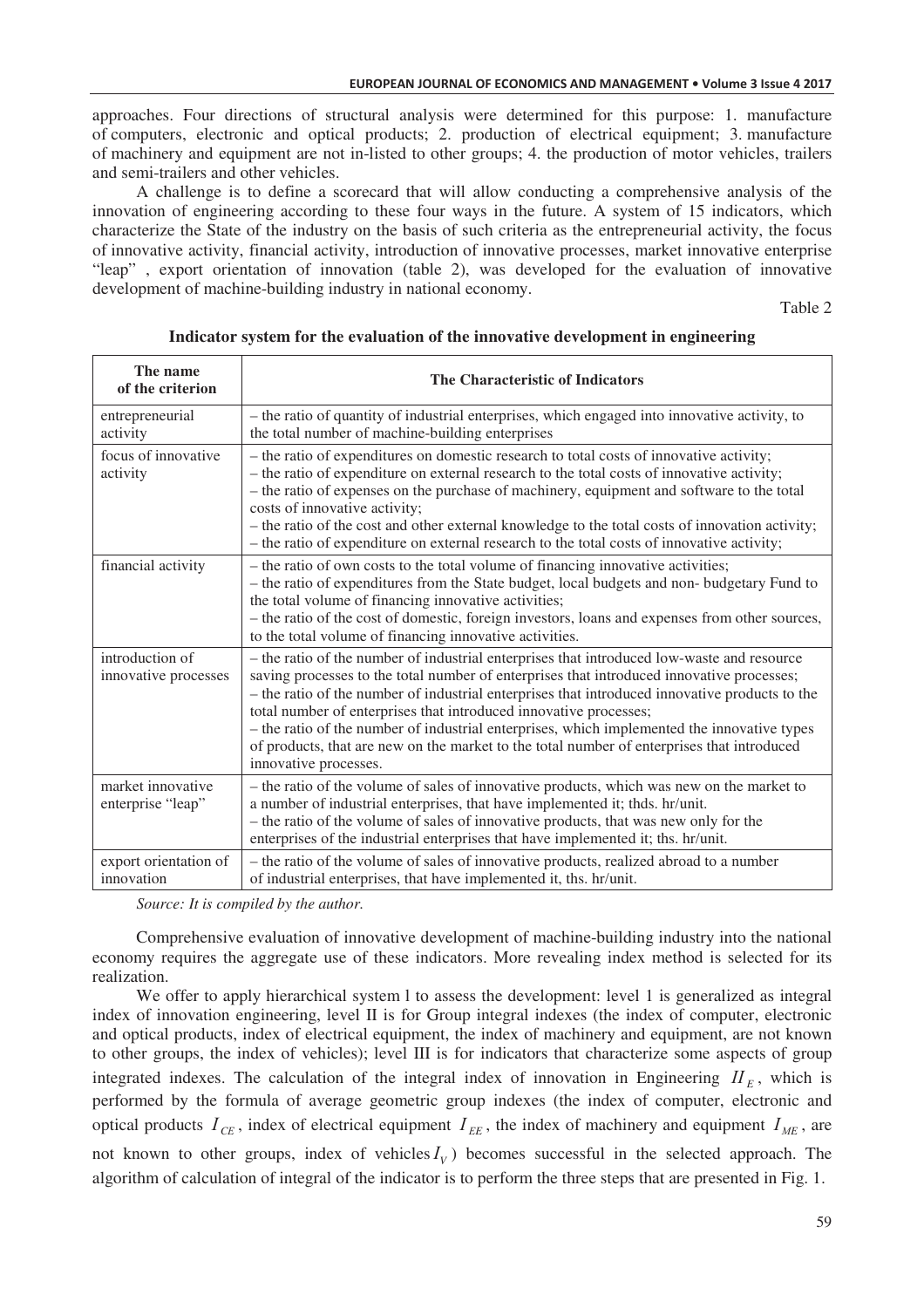



On the basis of the proposed methods cumulative index of the innovative development of mechanical engineering in the national economy was defined and an assessment of its dynamics in 2013-2015 was made (Fig. 2.).





*Source: calculated by the author on the basis of<sup>1</sup>*

 $^1$ Офіційний сайт Державної служби статистики України. Наукова та інноваційна діяльність . <http://www.ukrstat.gov.ua/>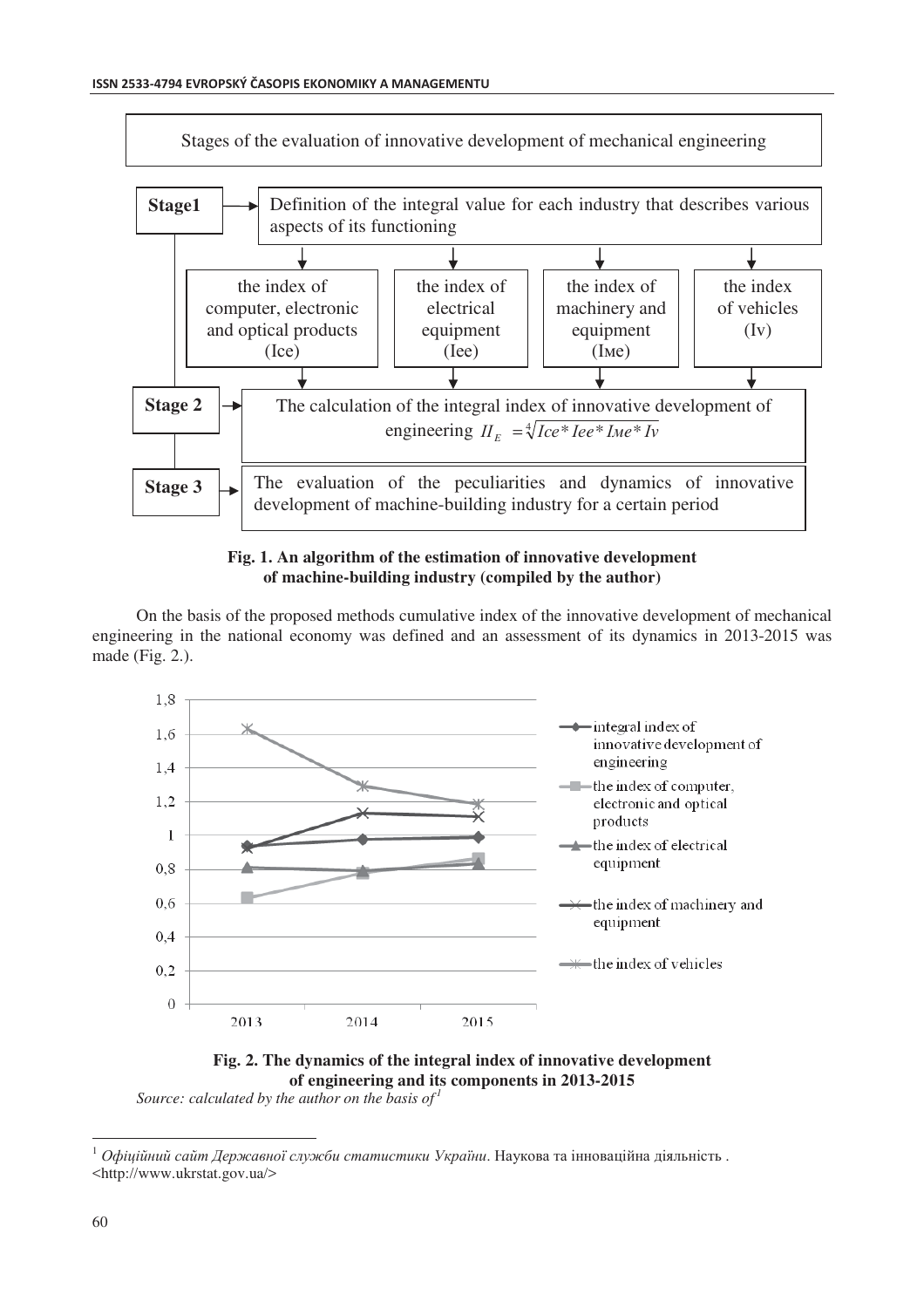It was determined that in 2015 the highest level of innovative development belonged to small industrial sector of production of motor vehicles, trailers and semi-trailers and other vehicles (1.186), and the lowest level was for electrical equipment (0.835). It is defined that  $H_E$  Ukraine is characterized by

growing Dynamics ( $I\bar{I}_E$  increased by 5.3% in 2015, compared to 2013); the index of computer, electronic

and optical products is characterized by positive dynamics (36.8%); index of electrical equipment and the index of machinery and equipment by mixed dynamics, index of vehicles, trailers and semi-trailers and other vehicles is negative one (contraction of 27.15%).It is possible to state that the value of the innovative development of the individual branches of engineering in Ukraine is not to be properly estimated, and the problem of stabilization of its development is still escalating.

Application of index method for the calculation of the index of innovative development of mechanical engineering in the national economy gave the possibility to detect the worsening problems of activation of entrepreneurial innovative activity of machine-building enterprises, one-directional costs of innovative activity for the purchase of machinery, equipment and software, lack of funding from the State budget and by foreign investors, banking institutions, implementation of low-waste and resourcesaving innovative processes slowing the implementation of new innovative products on the market.

In view of the above mentioned trend of innovative development of engineering requires a specific role of the State in the form of industrial policy.

The goal of industrial policy in the field of engineering is to achieve the innovative development of mechanical engineering which saturates the production by new technical means and technologies and which is the main source of innovative and economic growth of the country, improving the efficiency and productivity of the social labor and welfare of the population<sup>1</sup>. This objective is achieved with the introduction of the concept of industrial policy, which provides for the state to become a regulator of industrial policy development and active support of those sectors that are strategically important for the Ukrainian economy<sup>2</sup>.

But the important task is to define precisely the definition of these priorities in the development of engineering, which will help to restore its role as the locomotive of economic growth in Ukraine and promote the modernization of the economy of the State in a whole.

It is common knowledge that the choice of prior directions of development of individual industries, types of production, territories (as elements of an active structural policy) is in defining the sectors (manufacturing, territorial economic systems with strong feedbacks) that can cause a relevant reaction of development, cause positive changes in the economy and ensure the implementation of the goals of State economic policy.

Priority industries are believed to be the industries, which the State prefers to posses among the leaders, considering their role and importance for the economy of the country.

The formation of the priorities, probably "top"-from the State and the "bottom" from business are possible. Practice shows that the formation of the "bottom» priorities is more efficient for specific areas. The higher the degree of sectoral priorities, the easier to propose instruments for their implementation and to evaluate the effects. Partially industrial policy can be directed not only to the solution of the problems of branch, but even a single firm. However, the scale of industrial policy is generally based on the "opposite" direction, dialogue between business and Government. However, the scale of industrial policy is generally based on the "opposite" direction, dialogue between business and Government.

It should be noted that in the European Union understanding of the appropriateness of the "soft" industrial policy as for the priority of high-tech industries, which is based on the cooperation of the Government with industry in order to improve the performance of industrial enterprises through the Elimination of barriers (infrastructure, financial, trade, regulatory, information, personnel, technological, etc.) was formed. According to such policy the role of the Government is more stimulating and  $coordinate<sup>3</sup>$ .

 $^1$  Великий, Ю.В. (2010). Сучасне машинобудування: криза і її причини. *Вісник Донецького національного - /. ). =-* , *4 (48), 9.*

 $^2$  Свеженцев, О.О. (2016). Перспективи розвитку машинобудівної галузі України: формування нової концепції промислової політики. Управління розвитком, 2 (184), 14.

<sup>&</sup>lt;sup>3</sup> Центр економічної стратегії. *Чи потрібна Україні промислова політика?* <http://ces.org.ua/wpcontent/uploads/2015/07/ces\_ industrial\_policy\_20150810\_ukr.pdf>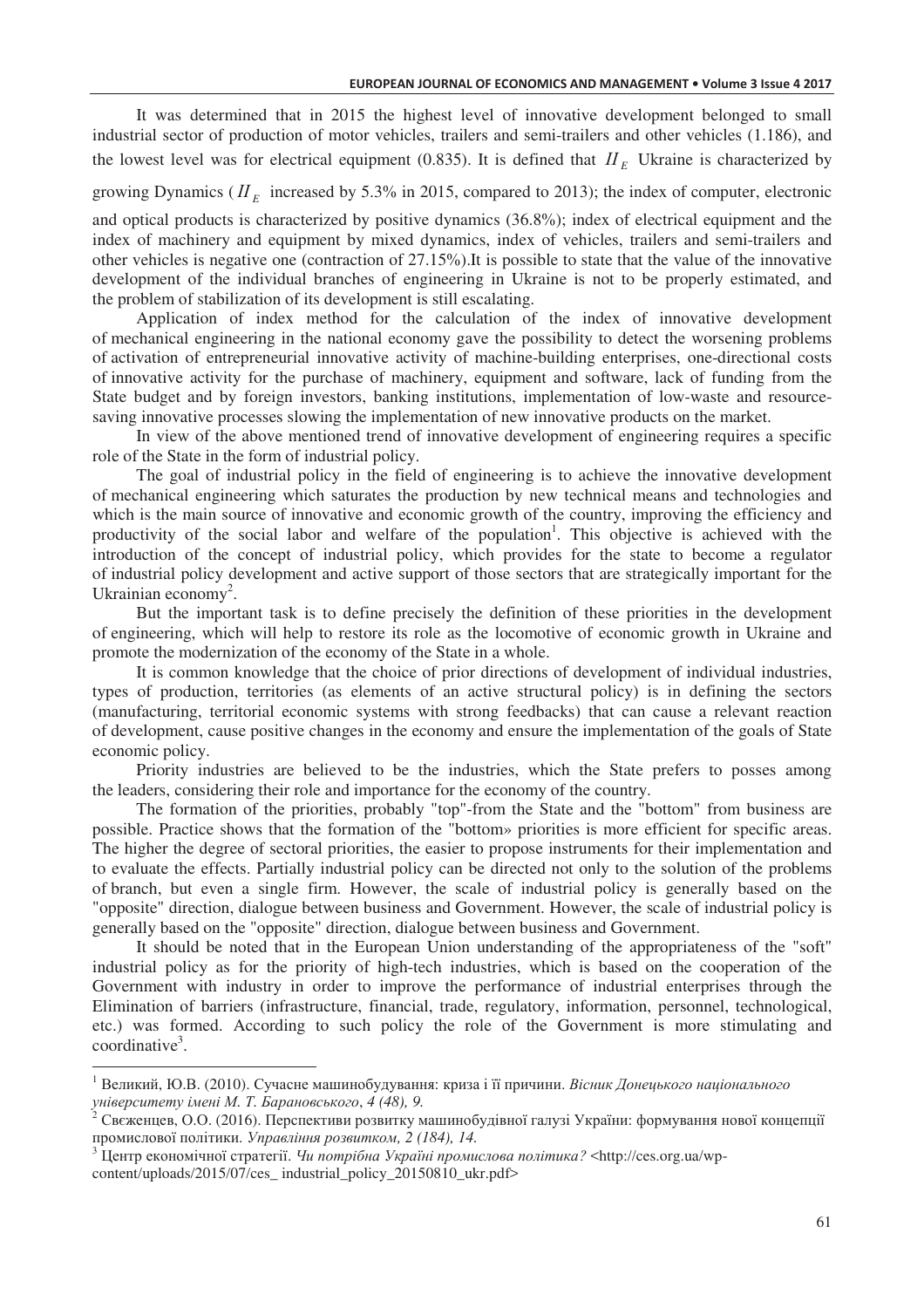Speaking of industrial policy at the specifically-operational level, it is necessary to determine not only its content, but also the criteria for selection of priorities. In any case, the original premise of any industrial policy is the choice of priorities or "growth poles" and "corridors" growth for the formation of long-term policy focused on achieving the sustainable development on the basis of ensuring the economic security of the country.

Taking into account the results of the evaluation and analysis of integral index of the innovative development of machine building of Ukraine priority measures of the State industrial policy based on cooperation with representatives of industry and institutional units (banks, export-import organizations, scientific and educational institutions and research institutes) (Table 3) are offered.

Table 3

| The name of<br>the criterion                 | <b>Production</b>                                                                                                                                            |                                                                                                                                        |                                                                                                       |                                                                                                                                                        |  |
|----------------------------------------------|--------------------------------------------------------------------------------------------------------------------------------------------------------------|----------------------------------------------------------------------------------------------------------------------------------------|-------------------------------------------------------------------------------------------------------|--------------------------------------------------------------------------------------------------------------------------------------------------------|--|
|                                              | computers,<br>electronic and<br>optical products                                                                                                             | electrical equipment                                                                                                                   | machinery and<br>equipment                                                                            | vehicles                                                                                                                                               |  |
| entrepreneurial<br>activity                  | coordination of<br>entrepreneurial<br>activity                                                                                                               | stimulation of<br>entrepreneurial activity                                                                                             | stimulation of<br>entrepreneurial<br>activity                                                         | coordination of<br>entrepreneurial<br>activity                                                                                                         |  |
| focus<br>of innovative<br>activity           | the development of<br>mechanisms to<br>promote the<br>increasing<br>expenditures on<br>external research and<br>external knowledge                           | the development of<br>mechanisms for<br>increasing costs for the<br>purchase of machinery,<br>equipment                                | development<br>of mechanisms<br>of coordination<br>costs for the<br>purchase of external<br>knowledge | the development<br>of mechanisms to<br>reduce dependence<br>on external costs<br>of the research                                                       |  |
| financial<br>activity                        | promotion of<br>sustainability and<br>revitalization of<br>industry sources,<br>reduction of<br>dependence on public<br>funding                              | formation mechanisms<br>of public-private<br>partnerships,<br>promotion of the<br>activation of internal<br>and external<br>investment | stimulation of<br>investment activity<br>of foreign and<br>domestic investors                         | formation of<br>mechanisms of public-<br>private partnerships,<br>promote the activation<br>of internal and external<br>investment                     |  |
| introduction<br>of innovative<br>processes   | promotion of the<br>introduction<br>of low-waste and<br>resource-saving<br>processes                                                                         | stimulation<br>of the elaboration<br>of innovative products                                                                            | assistance to<br>introduction<br>of innovative<br>processes                                           | promotion<br>of the development<br>of innovative new<br>products for the<br>market                                                                     |  |
| market<br>innovative<br>enterprise<br>"leap" | the intensification<br>of the marketing<br>activities in the field<br>of the<br>implementation<br>of new types<br>of innovative<br>products<br>on the market | incentives and markets<br>researches of new<br>product realizations<br>for enterprises                                                 | incentives and<br>markets products<br>new realizations                                                | the intensification<br>of the marketing<br>activities in the field<br>of the implementation<br>of new types<br>of innovative products<br>on the market |  |
| export<br>orientation<br>of innovation       | support of insurance<br>and lending of export                                                                                                                | promotion of the<br>revitalization of export<br>activities and search<br>for external markets                                          | creation<br>of the conditions<br>for a stable export<br>activities                                    | promotion the<br>revitalization of export<br>activities and search<br>for external markets                                                             |  |

### **The priority measures of the State industrial policy of the innovative development of engineering in terms of industries**

*Source: compiled by author*